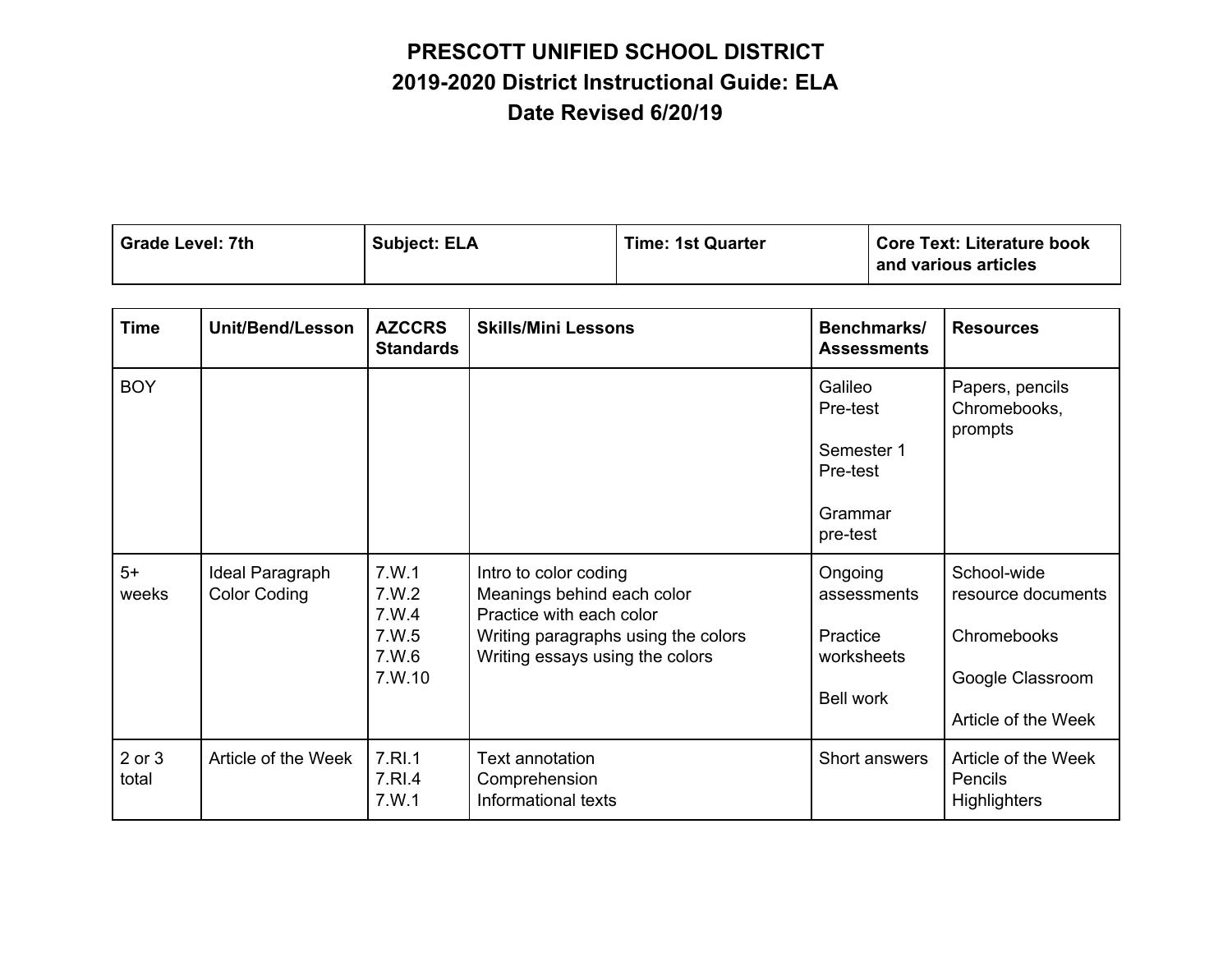|                                |                                                                                               | 7.RL.10                                        | Answering questions of various levels<br>(Bloom's Taxonomy Scale)                                                                                                                                             |                                         |                                                                                                                                                                                       |
|--------------------------------|-----------------------------------------------------------------------------------------------|------------------------------------------------|---------------------------------------------------------------------------------------------------------------------------------------------------------------------------------------------------------------|-----------------------------------------|---------------------------------------------------------------------------------------------------------------------------------------------------------------------------------------|
| 6 weeks<br>(indepen<br>dent)   | <b>Student</b><br>Independent<br>Reading (by Lexile<br>level)                                 | 7.RL.2<br>7.RL.3<br>7.RL.4<br>7.SL.4<br>7.SL.5 | Independent reading, comprehension,<br>basic story elements (plot, character,<br>conflict, etc.)                                                                                                              | Final project<br>(cereal box)           | Student selected<br>novel                                                                                                                                                             |
| 1/week                         | <b>Grammar Guru and</b><br><b>Greek and Latin</b><br>stems                                    | 7.L.1<br>7.L.2<br>7.L.4                        | <b>Grammar Guru</b><br>Greek and Latin stems workbook                                                                                                                                                         | Ongoing<br>(quizzes and<br>assignments) | <b>Grammar Guru</b><br>binder, Classcraft,<br><b>Greek and Latin</b><br>Stems workbook                                                                                                |
| Ongoing<br><b>as</b><br>needed | Academic<br>Vocabulary                                                                        | 7.W.4<br>7.L.6                                 | Understanding common academic<br>vocabulary words such as: plagiarism,<br>rubrics, writing process, graphic<br>organizers, outlines, thesis and topic<br>sentences, transitions, text evidence                | Ongoing                                 |                                                                                                                                                                                       |
| 5 weeks                        | <b>Short Story</b><br>Elements and<br><b>Writing Realistic</b><br>Fiction (Units of<br>Study) | 7.RL.2<br>7.RL.3<br>7.RL.4<br>7.W.3            | From Units of Study (modified):<br>1 - Small Moments<br>3 - Believable Characters<br>5 - Plot Structure<br>6 - Scenes<br>9 - Dialogue<br>10 - Quality Endings<br>11 - Drafting<br>17 - Publishing/Celebration | Final short<br>story                    | Units of Study<br>Writer's notebooks<br>Pens<br>Sample texts<br>Chromebooks<br>Google Classroom<br>Literature Book<br>(various short<br>stories)<br>Mentor Text: The<br>Day it Rained |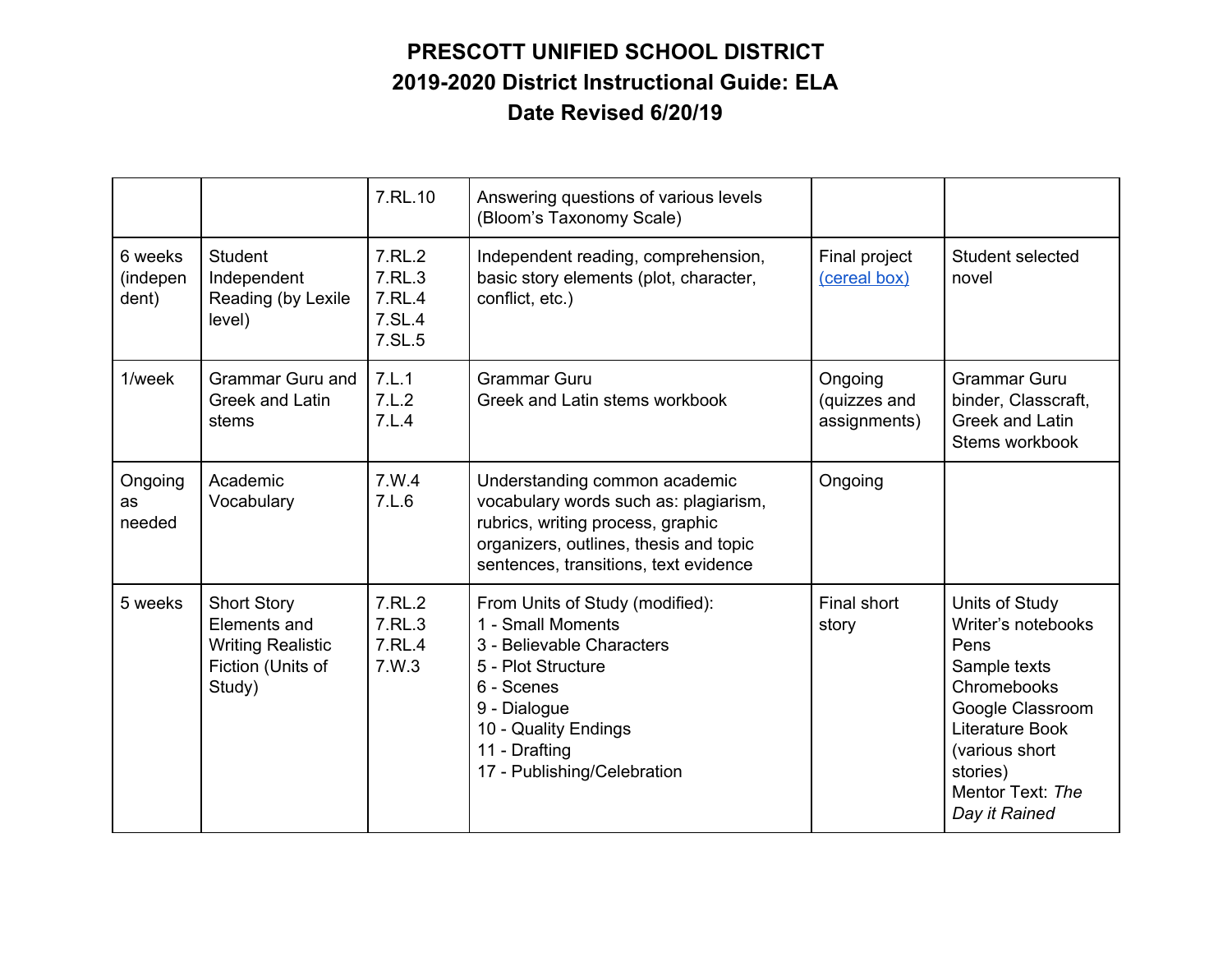|        |                        |                       |                                | Cockroaches (R&H) |
|--------|------------------------|-----------------------|--------------------------------|-------------------|
| 1/week | <b>Galileo Quizzes</b> | Varies - as<br>needed | Galileo quizzes   Chromebooks, | Galileo quizzes   |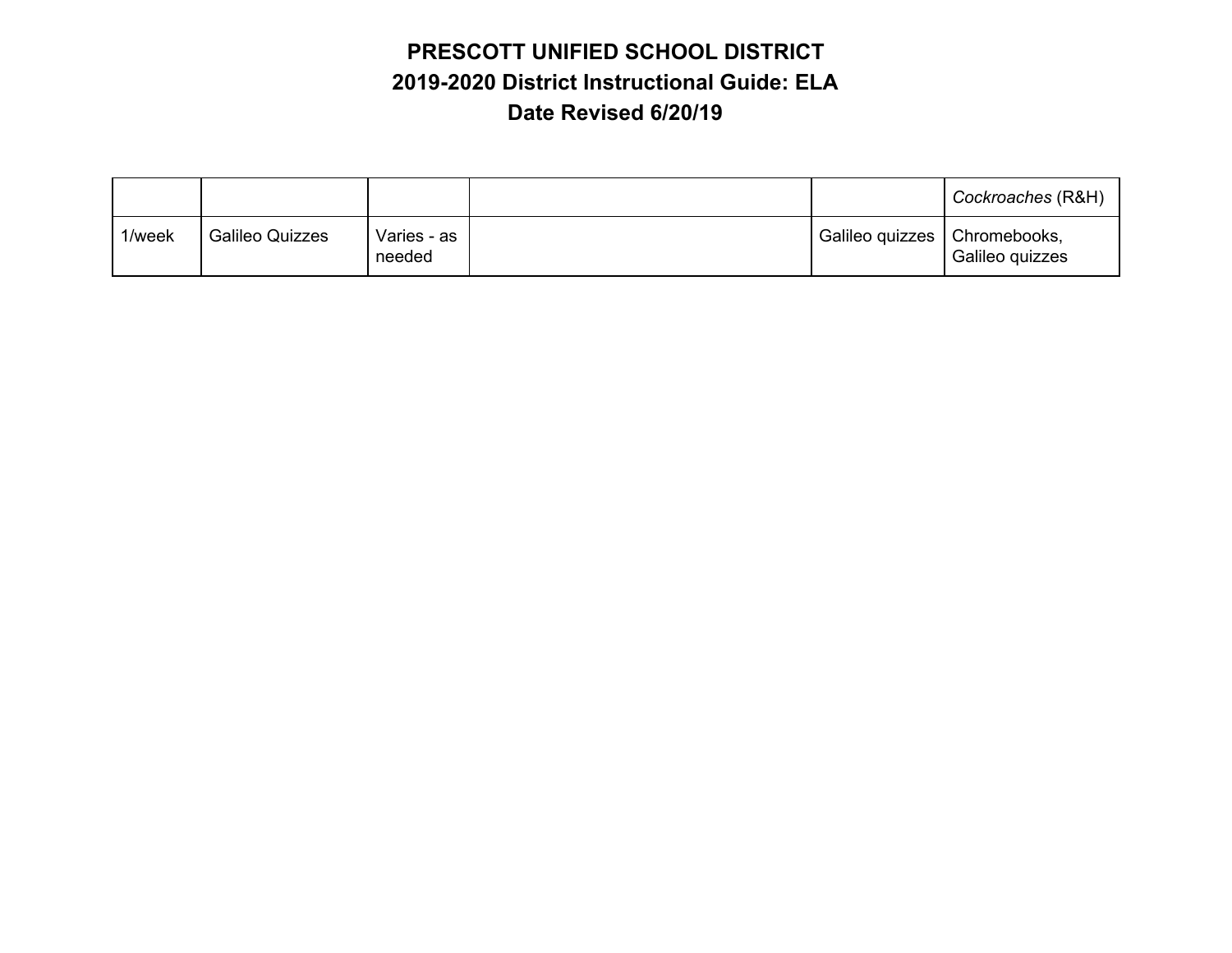| <b>Grade Level: 7th</b> |                                                                              | <b>Subject: ELA</b>                                                                   |                                                                                                                                                                                    | <b>Time: 2nd Quarter</b> |                          | <b>Core Text: Soldier's Heart</b> |                                                                                        |
|-------------------------|------------------------------------------------------------------------------|---------------------------------------------------------------------------------------|------------------------------------------------------------------------------------------------------------------------------------------------------------------------------------|--------------------------|--------------------------|-----------------------------------|----------------------------------------------------------------------------------------|
| <b>Time</b>             | <b>Unit/Bend/Less</b><br><b>on</b>                                           | <b>AZCCRS</b><br><b>Standards</b>                                                     | <b>Skills/Mini Lessons</b>                                                                                                                                                         |                          |                          | Benchmarks/<br><b>Assessments</b> | <b>Resources</b>                                                                       |
| 2 or 3<br>total         | Article of the<br><b>Week and Quick</b><br><b>Writes</b><br>Socratic Seminar | 7.RI.1<br>7.RI.2<br>7.RI.3<br>7.RI.4<br>7.RI.5<br>7.RI.6<br>7.W.1<br>7.W.2<br>7.RL.10 | <b>Text annotation</b><br>Comprehension<br>Informational texts<br>Answering questions of various levels<br>(Bloom's Taxonomy Scale)<br>Socratic Seminar                            |                          | Short answers<br>Seminar |                                   | Article of the Week<br>Pencils<br><b>Highlighters</b>                                  |
| Ongoing<br>as<br>needed | Academic<br>Vocabulary                                                       | 7.W.4<br>7.L.6                                                                        | Understanding common academic<br>vocabulary words such as: rubrics, writing<br>process, graphic organizers, outlines,<br>thesis and topic sentences, transitions,<br>text evidence |                          | Ongoing                  |                                   |                                                                                        |
| 3 weeks                 | Soldier's Heart                                                              |                                                                                       | Literature study<br>Character analysis                                                                                                                                             |                          | n reading<br>quizzes     | Comprehensio                      | Soldier's Heart                                                                        |
| 1/week                  | <b>Grammar Guru</b><br>and/or Greek and<br>Latin stems                       | 7.L.1<br>7.L.2<br>7.L.4                                                               | <b>Grammar Guru</b><br>Greek and Latin stems workbook                                                                                                                              |                          | Ongoing                  | (quizzes and<br>assignments)      | <b>Grammar Guru</b><br>binder, Classcraft,<br><b>Greek and Latin</b><br>Stems workbook |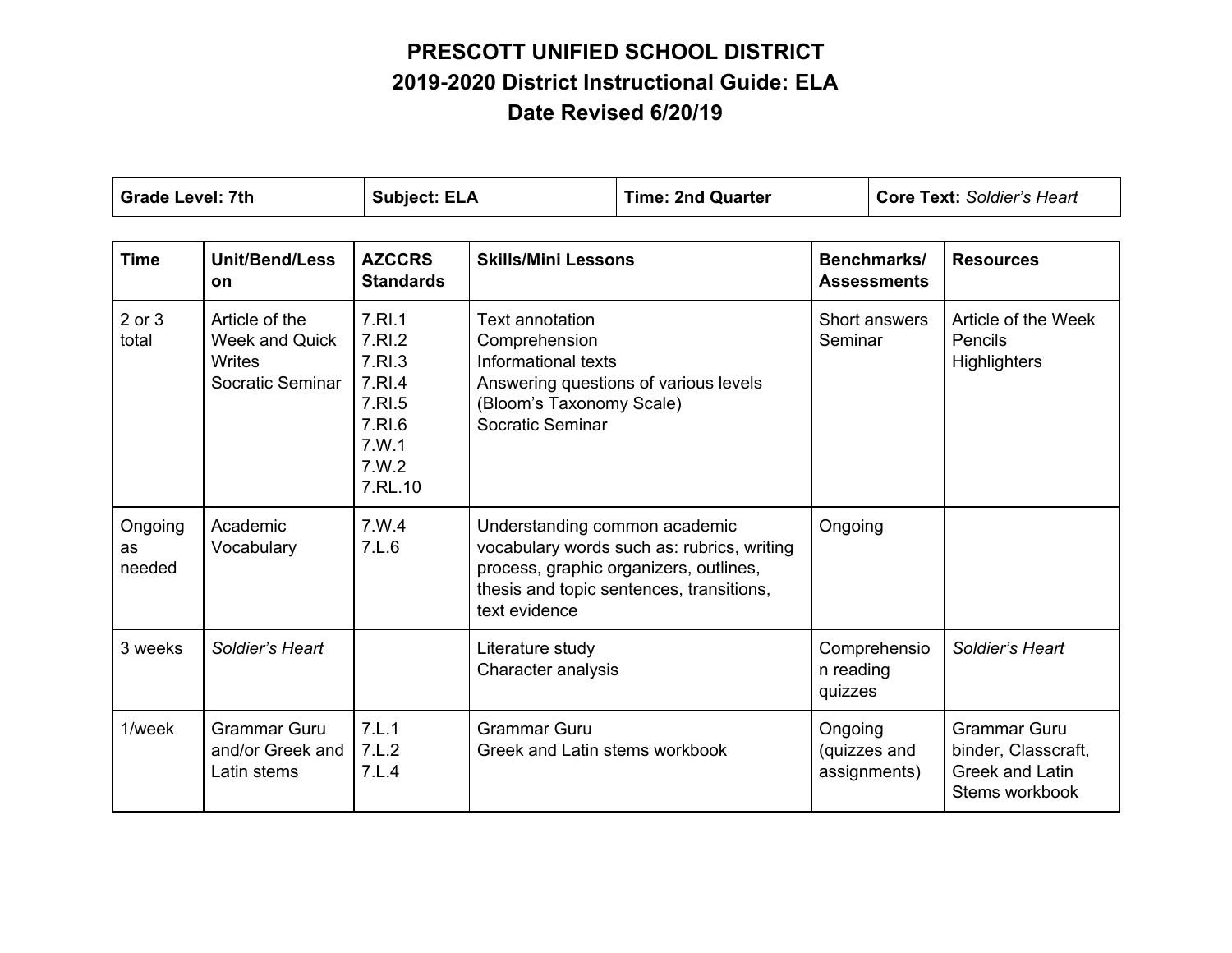| 1/week | <b>Galileo Quizzes</b><br>Varies - as<br>needed | Galileo quizzes | Chromebooks,<br>Galileo quizzes |
|--------|-------------------------------------------------|-----------------|---------------------------------|
|--------|-------------------------------------------------|-----------------|---------------------------------|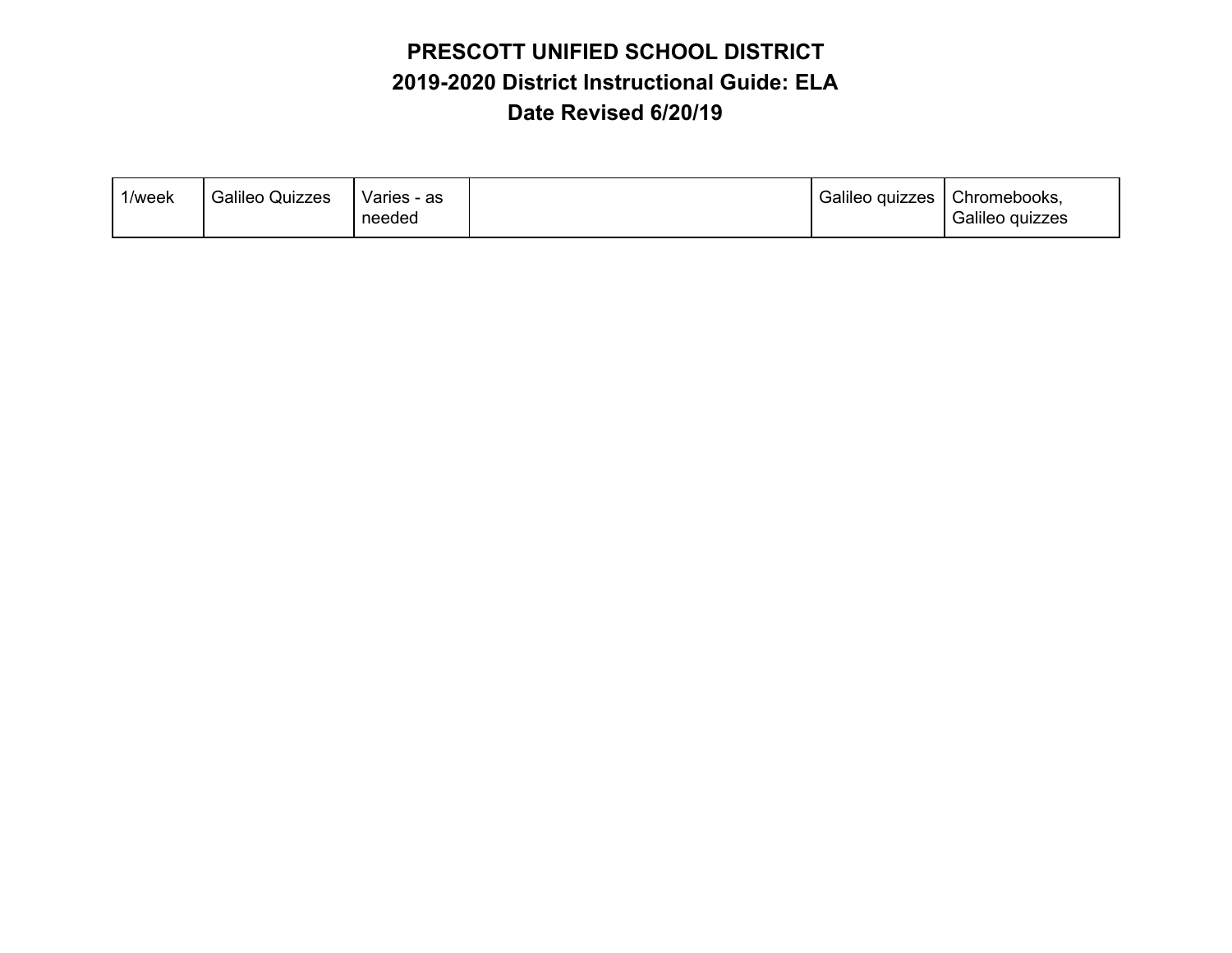| <b>Grade Level: 7th</b> | <b>Subject: ELA</b> | <b>Time: 3rd Quarter</b> | Core Text: Out of the Dust (R) |
|-------------------------|---------------------|--------------------------|--------------------------------|
|                         |                     |                          | /Of Mice and Men (H)           |

| <b>Time</b>     | <b>Unit/Bend/Less</b><br><b>on</b>           | <b>AZCCRS</b><br><b>Standards</b>                                                                      | <b>Skills/Mini Lessons</b>                                                                                                                                                                                                                                                                                                                                      | Benchmarks/<br><b>Assessments</b>                | <b>Resources</b>                                             |
|-----------------|----------------------------------------------|--------------------------------------------------------------------------------------------------------|-----------------------------------------------------------------------------------------------------------------------------------------------------------------------------------------------------------------------------------------------------------------------------------------------------------------------------------------------------------------|--------------------------------------------------|--------------------------------------------------------------|
| 3 weeks         | Literature Study                             | 7.RL.4<br>7.RL.5<br>7.RL.6<br>7.RL.9<br>7.W.2                                                          | <b>Historical fiction</b><br>Compare and contrast fiction to history                                                                                                                                                                                                                                                                                            | Quizzes and<br>worksheets/wri<br>ting responses. | Out of the Dust (R)<br>/Of Mice and Men<br>(H)               |
| 5 weeks         | Argumentative<br>Writing (Units of<br>Study) | 7.RI.1<br>7.RL.2<br>7.RI.3<br>7.RL.6<br>7.RI.4<br>7.RI.8<br>7.RI.9<br>7.W.1<br>7.W.7<br>7.W.8<br>7.W.9 | From Units of Study:<br>1 - Looking at Evidence<br>3 - Adding Evidence<br>7 - Critical Perspective for Research<br>8 - Debate<br>9 - Intro and Writing Your Argument<br>10 - Self-Assessment / Counterargument<br>12 - Formal Tone<br>15 - Revising / Editing<br>16 - Revising / Editing<br>5 paragraph essay format (outlines,<br>citations, MLA format, etc.) | 5 paragraph<br>argumentative<br>essay            | Writer's notebooks<br><b>Chromebooks</b><br>Google Classroom |
| 2 or 3<br>total | Article of the<br>Week and Quick<br>Writes   | 7.RI.1<br>7.RI.2<br>7.RI.3<br>7.RI.4                                                                   | Text annotation<br>Comprehension<br>Informational texts<br>Answering questions of various levels                                                                                                                                                                                                                                                                | Short answers                                    | Article of the Week<br>Pencils<br><b>Highlighters</b>        |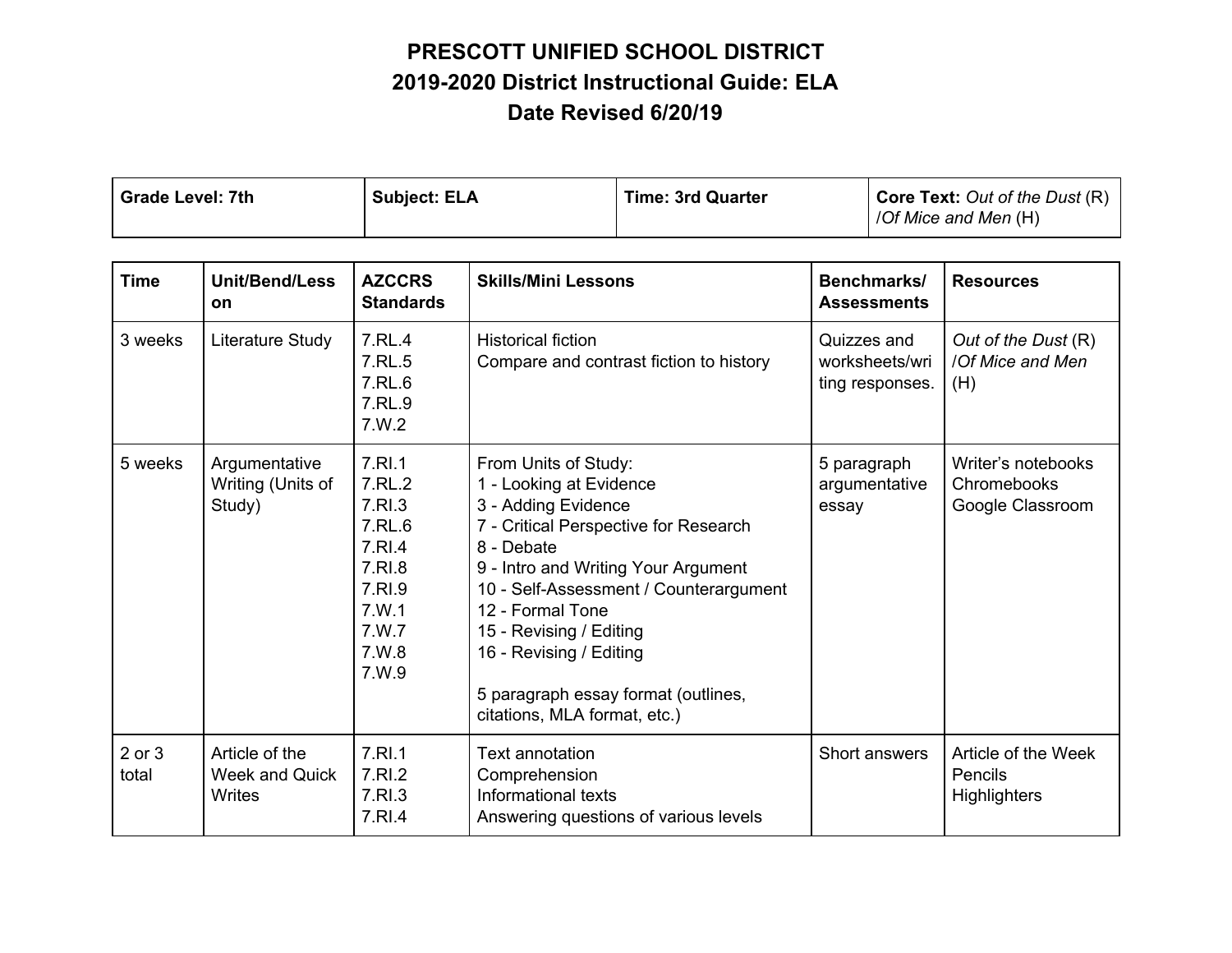|                                |                                                        | 7.RI.5<br>7.RI.6<br>7.W.1<br>7.W.2<br>7.RL.10 | (Bloom's Taxonomy Scale)                                                                                                                                                           |                                                                 |                                                                                 |
|--------------------------------|--------------------------------------------------------|-----------------------------------------------|------------------------------------------------------------------------------------------------------------------------------------------------------------------------------------|-----------------------------------------------------------------|---------------------------------------------------------------------------------|
| Ongoing<br><b>as</b><br>needed | Academic<br>Vocabulary                                 | 7.W.4<br>7.L.6                                | Understanding common academic<br>vocabulary words such as: rubrics, writing<br>process, graphic organizers, outlines,<br>thesis and topic sentences, transitions,<br>text evidence | Ongoing                                                         |                                                                                 |
| 1/week                         | <b>Grammar Guru</b><br>and/or Greek and<br>Latin stems | 7.L.1<br>7.L.2<br>7.L.4                       | <b>Grammar Guru lessons</b><br>Greek and Latin stems workbook                                                                                                                      | Ongoing<br>(quizzes and<br>assignments)<br>Grammar<br>Post-test | <b>Grammar Guru</b><br>binder, Classcraft,<br>Greek and Latin<br>Stems workbook |
| 1/week                         | <b>Galileo Quizzes</b>                                 | Varies - as<br>needed                         |                                                                                                                                                                                    | Galileo quizzes<br>Galileo<br>post-test                         | Chromebooks,<br>Galileo quizzes                                                 |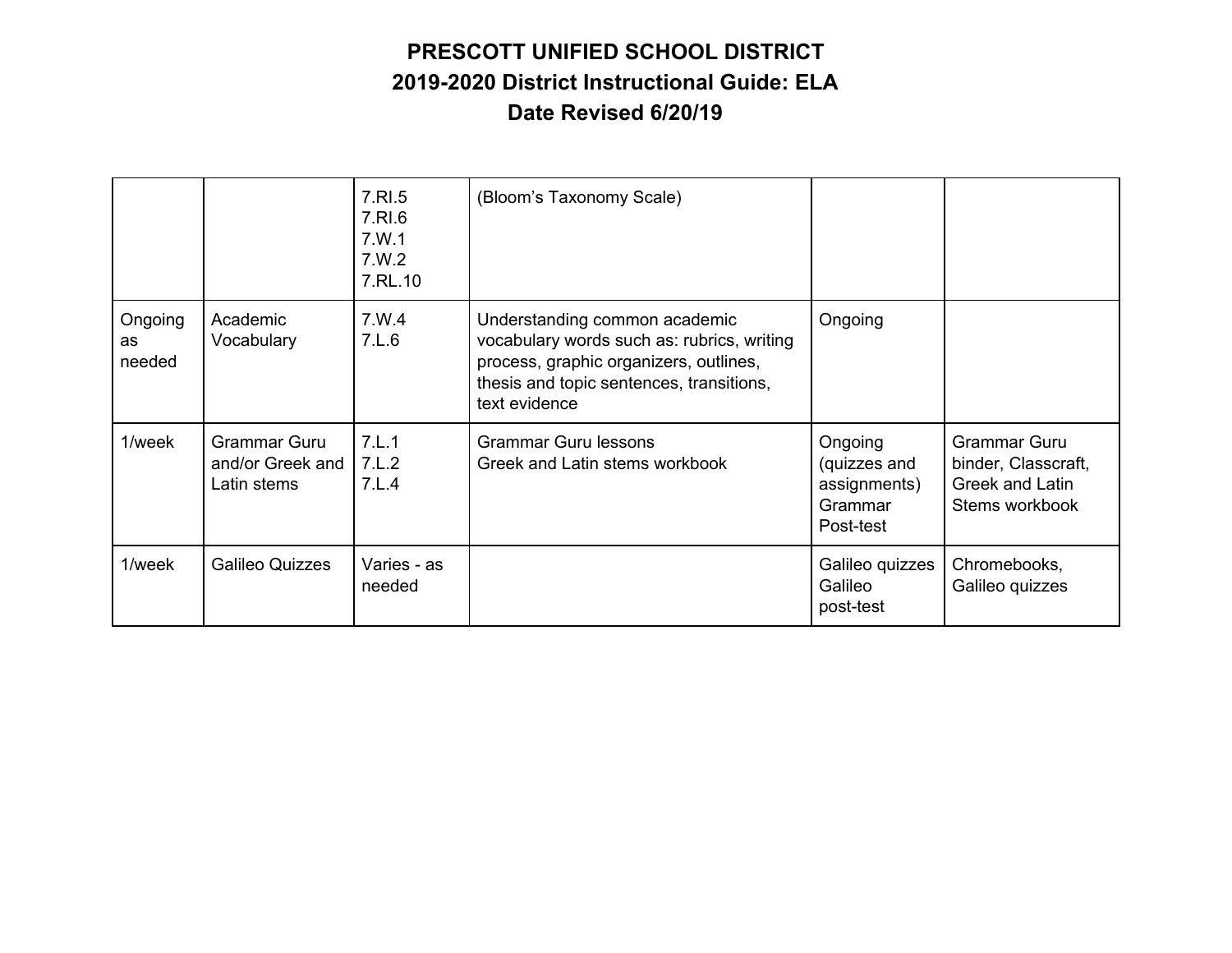| Grade Level: 7th | <b>Subject: ELA</b> | <b>Time: 4th Quarter</b> | <b>Core Text: Folklore</b><br>(literature book) |
|------------------|---------------------|--------------------------|-------------------------------------------------|
|                  |                     |                          |                                                 |

| <b>Time</b>                     | Unit/Bend/Lesson                        | <b>AZCCRS</b><br><b>Standards</b>              | <b>Skills/Mini Lessons</b>                                           | Benchmarks/<br><b>Assessments</b>                                   | <b>Resources</b>               |
|---------------------------------|-----------------------------------------|------------------------------------------------|----------------------------------------------------------------------|---------------------------------------------------------------------|--------------------------------|
| $\overline{2}$<br>weeks         | Poetry and poetic<br>forms              | 7.L.5                                          | Poetry analysis and poetic forms<br>Figurative language              | Memorize and<br>recite a poem<br>Produce<br>various poetic<br>forms |                                |
| $\mathbf{3}$<br>weeks           | <b>AZMerit Test prep</b><br>and testing | All                                            | Practice tests                                                       | <b>AZMerit</b>                                                      | Chromebooks<br>Practice tests  |
| 3<br>weeks                      | Folklore                                | 7.RL.4<br>7.L.1                                | Children's books                                                     | Final project                                                       | Pencils, paper,<br>Chromebooks |
| 6<br>weeks<br>(indepe<br>ndent) | Independent<br>Reading                  | 7.RL.2<br>7.RL.3<br>7.RL.4<br>7.SL.4<br>7.SL.5 | Independent reading<br>Comprehension<br>More advanced story elements | Final project                                                       | Student selected<br>novel      |
| <b>EOY</b>                      |                                         |                                                |                                                                      | Galileo<br>Post-test                                                |                                |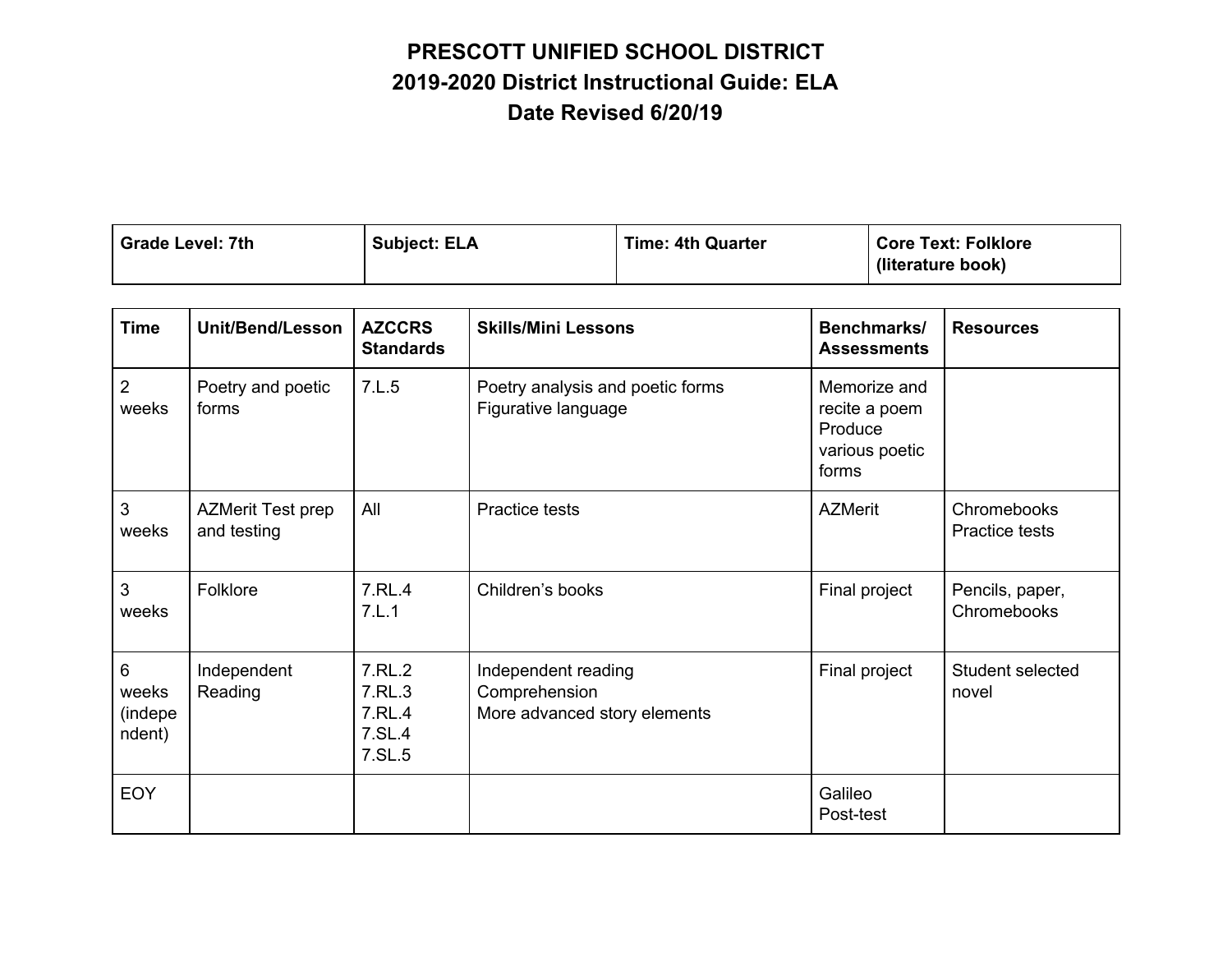| <b>Grade Level: 7th</b> |                                                                                                                                                                                                     | <b>Subject: ELA</b> |                                   | <b>Time: Year Round</b>                                | <b>Core Text: Varies</b> |
|-------------------------|-----------------------------------------------------------------------------------------------------------------------------------------------------------------------------------------------------|---------------------|-----------------------------------|--------------------------------------------------------|--------------------------|
| <b>Time</b>             | <b>Unit/Bend/Lesson</b>                                                                                                                                                                             |                     | <b>AZCCRS</b><br><b>Standards</b> | <b>Skills/Mini Lessons</b>                             |                          |
| All year                | Proficiently and independently read<br>and comprehend informational texts<br>and nonfiction                                                                                                         |                     | 7.RI.10                           | Integrated into many lessons throughout the year.      |                          |
|                         | Produce clear and coherent writing<br>Develop and strengthen writing<br>Use technology to produce and<br>publish writing                                                                            |                     | 7.W.4                             |                                                        |                          |
|                         |                                                                                                                                                                                                     |                     | 7.W.5                             |                                                        |                          |
|                         |                                                                                                                                                                                                     |                     | 7.W.6                             |                                                        |                          |
|                         | Write routinely                                                                                                                                                                                     |                     | 7.W.10                            |                                                        |                          |
|                         | Engage effectively in a range of<br>collaborative discussions<br>Analyze main ideas and supporting<br>details presented in diverse formats<br>Delineate a speaker's argument and<br>specific claims |                     | 7.SL.1                            | Presentations (to the whole class and in small groups) |                          |
|                         |                                                                                                                                                                                                     |                     | 7.SL.2                            |                                                        |                          |
|                         |                                                                                                                                                                                                     |                     | 7.SL.3                            |                                                        |                          |
|                         | Present claims and findings in a                                                                                                                                                                    |                     | 7.SL.4                            |                                                        |                          |